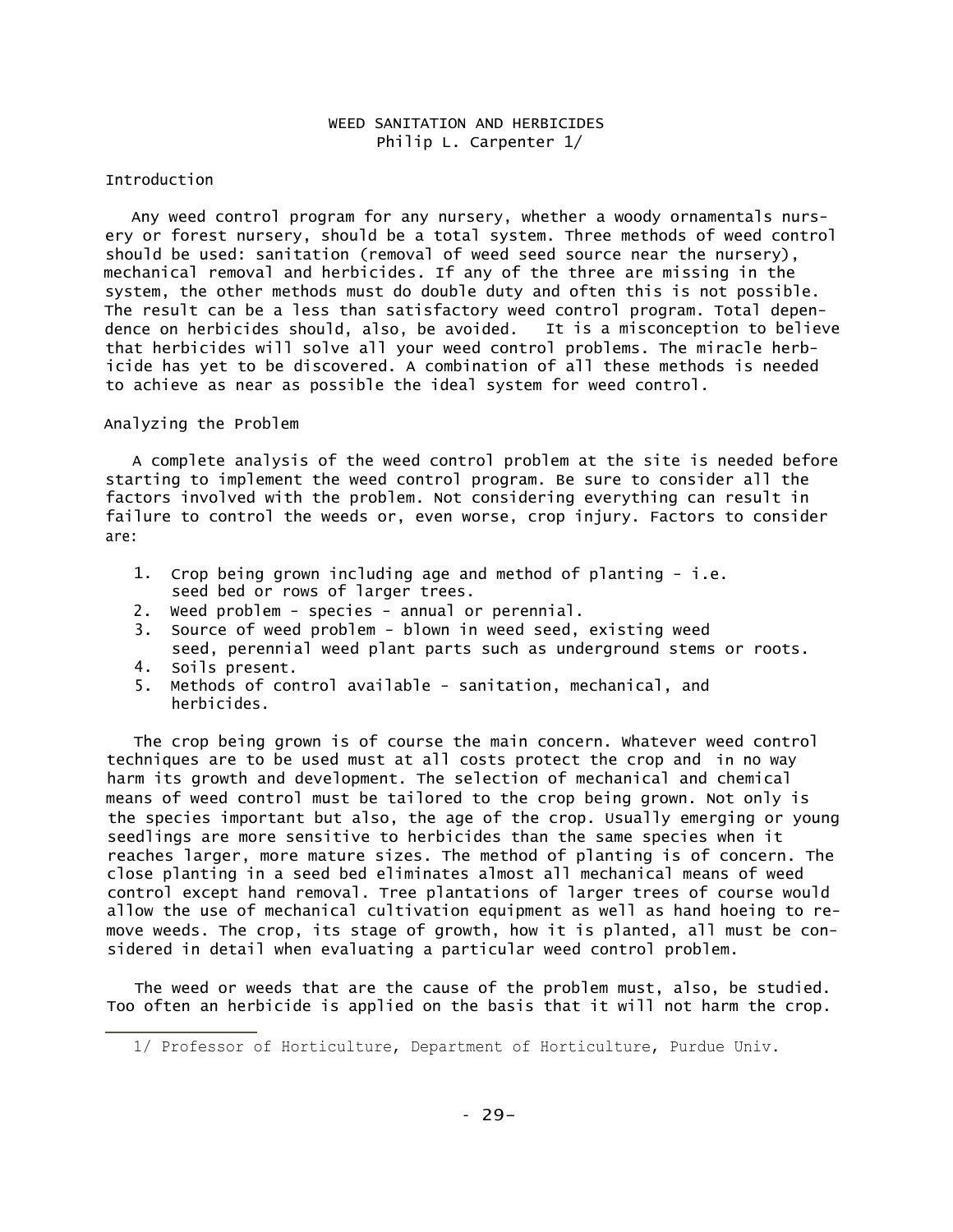Unfortunately sometimes it will not control the particular weed that is causing the problem. Here again a study of the plant is important, in this case the weed. The stage of growth is important. If the weeds have not emerged a pre-emergence herbicide can be used. If they have started to grow then a post-emergence herbicide will be needed. Mechanical means can be used on emerged, actively, growing weeds. Is the weed an annual (coming up from seed every year) or perennial? This crucial question must be answered before determing the control method or combination of methods. A correct identification of the weed is essential if it is to controlled effectively.

Determining the source of the weed problem will aid in solving the problem. If perennial weeds exist in the area to be planted then they should be eliminated prior to planting. The use of soil fumigants must be considered, and if the area is large the possibility of allowing the area to lay fallow and treat the perennial weeds with a post-emergence herbicide and also mechanical means for their control. "Blow in" weed seeds can be a problem in a seed bed after the bed has been treated with a soil fumigant and planted. The combination of sanitation by reducing or eliminating the sources of the weed seed and the use of a pre-emergence herbicide will provide in most instances, satisfactory control of the weeds. Getting to the source of the problem will help reduce the problem not only this year but in future years.

The soils present will influence the use of herbicides and the rates at which herbicides are used. Some herbicides are "tied up" by organic matter in the soils so a soil that is high in organic matter will require more of a particular herbicide or may even preclude the use of certain herbicides. Read the label carefully to determine if the herbicide can be used on soils with a high organic matter content. Sandy soils can be a problem in that herbicide may leach rapidly into the root zone of the crop plant and cause injury. Often rates are reduced for certain herbicides which are to be used on sandy soils. Again determine the soil type and then read the label before applying any herbicide.

Finally, determine the methods of control that are available at the nursery. Personnel, equipment, and just plain "know how" all influence the selection of the weed control method or methods to be used. Each method will require some special knowledge of the problem and how to cope with it. Even the hand removal of weeds requires at least a knowledge of which is the weed and which is the crop plant. The methods for controlling weeds will be considered in more detail in the next section.

Before starting the actual control of any weed problem analyze the entire problem. Study it completely before making any decision. Too often one starts to solve the problem by stages before the total analysis is complete. This makes for a haphazard solution that is often not completely satisfactory. Study the complete problem and then develop a weed control system that will reduce or even eliminate the problem completely.

### Solving the Problem

Sanitation at a nursery is frequently overlooked as a means of reducing weed control problems. Nearby weeds are often sources of infestation of the "clean"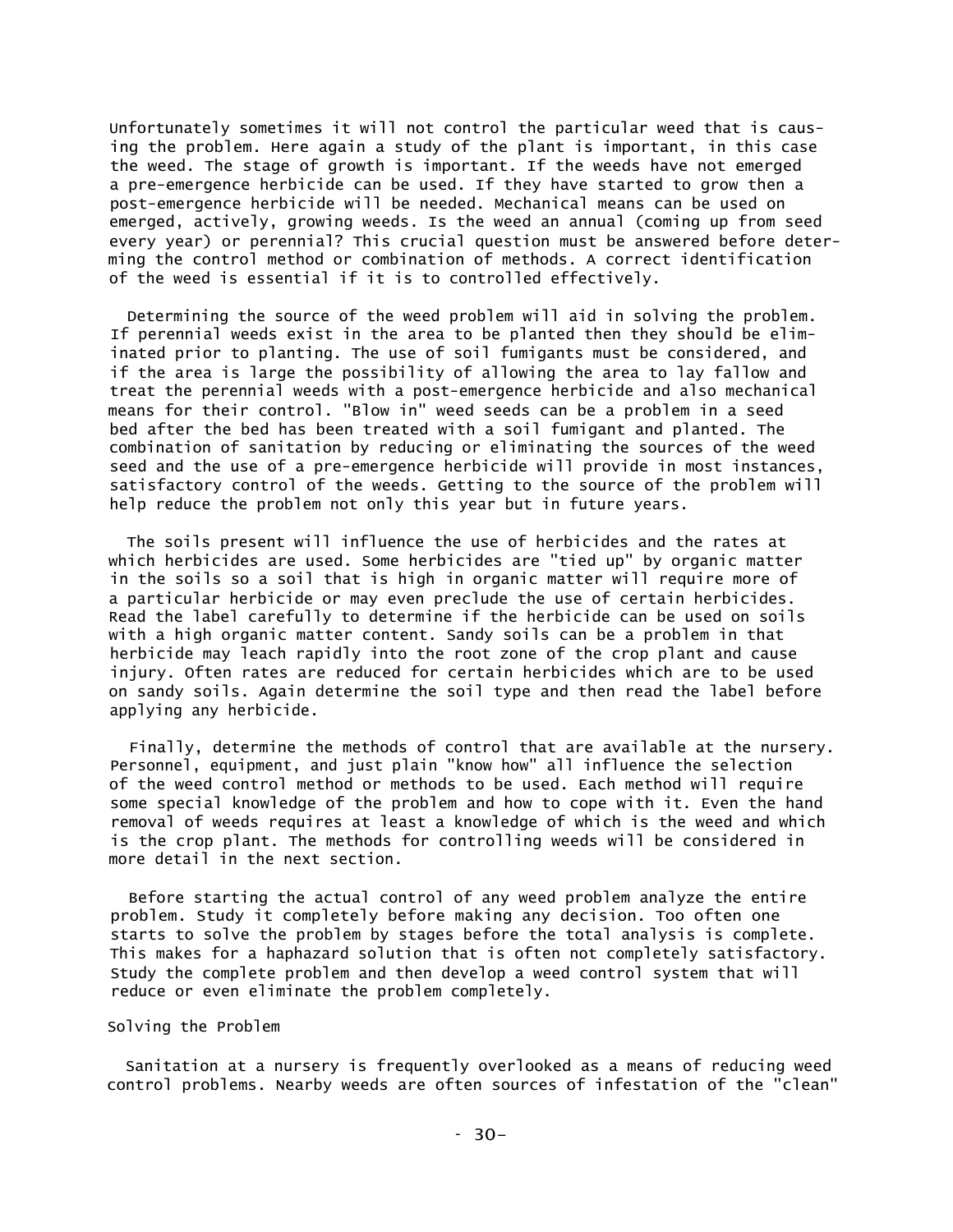areas. "Blow in" weeds can be a real problem in a seedling nursery. Nearby cotton wood and poplar trees are sources of large members of "blow in" seeds and due to the tolerance to most herbicides of these plants the use of preemergence herbicides for their control in the seed beds is not likely. Herbicides that will control the weed problem will most likely injure the emerging crop plants. Not only are trees a source of the problem but also many herbaceous plants such as Canada thistle, milkweed, dandelion, etc. Sanitation means eliminating the plants near the nursery that are sources of "blow in" seeds. Of course it may be impossible to eliminate weed plants on someone else's property, but it will help to keep the nursery property free of seed sources. This can be accomplished by removing the plants by mechanical means and the use of herbicides. Post-emergent herbicides are a particularily effective means of removing herbaceous pest plants. Large trees should be cut down.

Besides killing the weed plants that might be a source of weeds in the nursery some other sanitation procedures should be followed. Of particular importance is to make certain that all cultivation equipment is cleaned before going into an area that is weed free. A piece of quack grass root or Canada thistle root hanging on a disc or plow is a good way to reinfest the field. In a short time the perennial weeds can be thriving and spreading to new areas. Also, make absolutely certain the seed source is reliable and not contaminated with noxious weed seeds. If an area is relatively weed free keep it that way.

Mechanical means of weed control has been used by man as long as he has been growing plants. The person removing the weeds should be trained to idenify both the weeds and the crop plants. They should be cautioned about damaging the crop plants with hoes and mechanical equipment. There are some new cultivators that can be used close to tree trunks. These cultivators have sensors which permit the cultivator to come very close to the trunk without actually hitting and causing injury. An important point with mechanical weed control is to remove the weeds prior to their forming seed. Just as important is to make certain those doing the weeding understand what is to be done and how to accomplish the task.

Herbicides when used in conjunction with the other two means of weed control will be a valuable tool in the development of a total weed control system. Herbicides must be used correctly throughout if they are to be effective. Study the problems and make a complete analysis of the situation including the weeds present or that will be present, the crop, the soil type, the equipment available for the pesticide application, and the training of the personnel that will be applying the herbicide. Once this analysis is made then the se<sup>l</sup> ection of the herbicide to do the job can be made. This next section will be concerned with specific herbicides and how they might fit into a forest nursery program.

#### Herbicides and Their Use

The herbicides will be placed in two broad categories - post-emergence and pre-emergence. Post-emergence herbicides are those chemicals that to be effective must be applied after the weeds are up and actively growing. Preemergence herbicides must be applied to the weed seed germinating and the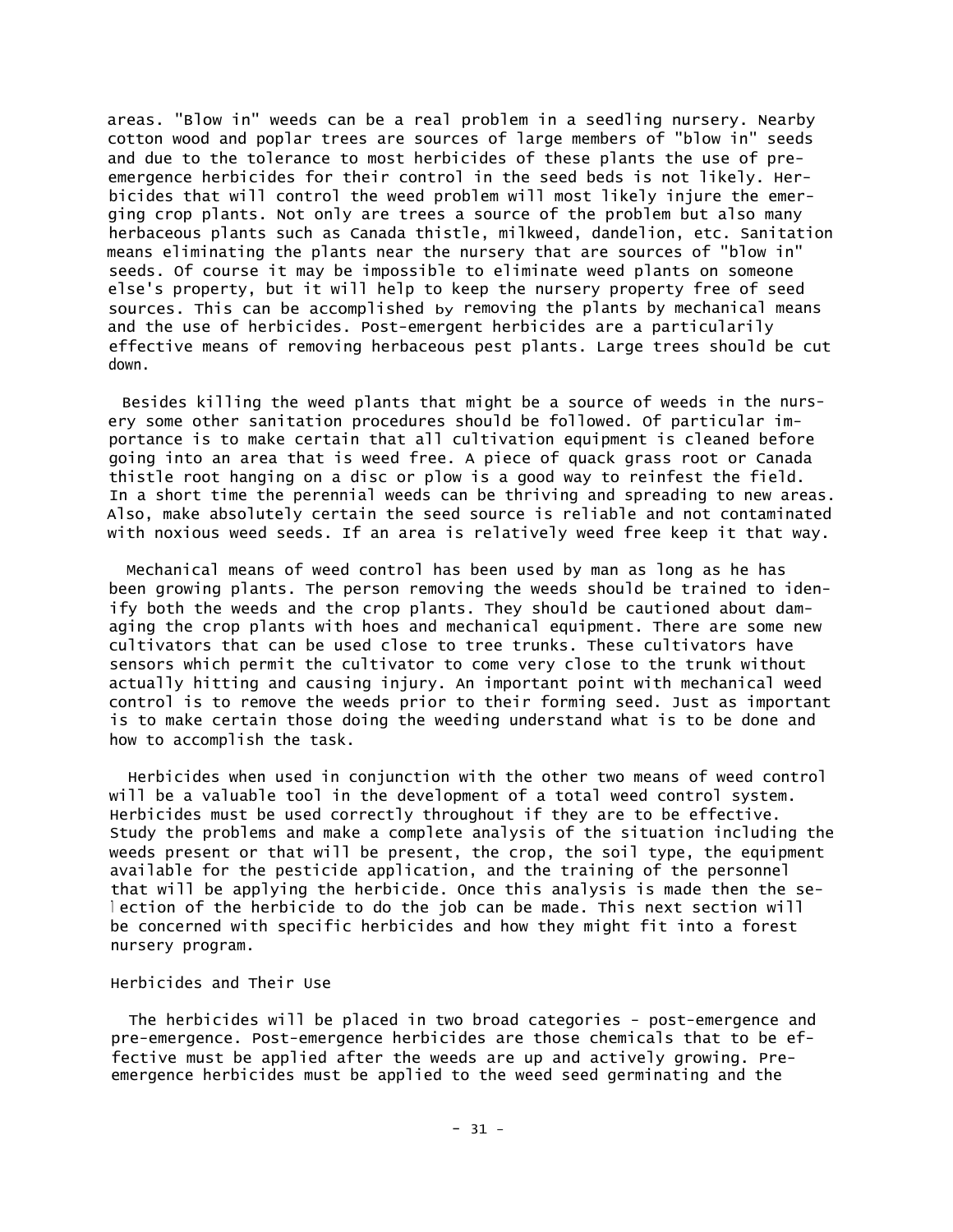seedlings emerging. The post-emergence herbicides will be considered first.

- Amitrole or Amitrole-T -Primary use is for the control of poison ivy. This herbicide is translocated throughout the plant and it must not come in contact with the crop plant foliage as severe injury will result.
- Amizine This herbicide is a combination of amitrole and simazine. It will kill the existing weed growth and prevent the growth of weed seedlings. The amitrole is the post-emergence herbicide in this mixture. Care should be taken not to get the herbicide on the crop foliage as it will cause severe injury.
- Dalapon The primary use for this material is the control of quack grass. It is applied when the quack grass is actively growing and then the area is plowed down two weeks later. It is apparent that this technique limits its usefulness.
- Paraquat Paraquat has been called a chemical hoe as it will kill only the parts of the plant it comes in contact with. It is not translocated so regrowth of the sprayed plants will occur. It kills anything green and should not come in contact with green barked trees. The use of a surfactant will improve the results obtained. This herbicide is on the restricted use list and only licensed applicators should use it. If taken internally serious injury can occur. Also avoid breathing the spray mist, and eye and skin contact. Follow handling directions given on the label very carefully.
- Glyphosate (Roundup) This herbicide is relatively new and just recently has been labelled for use in the nursery as a directed spray and preplant treatment. It is translocated and will provide excellent control of many perennial weeds. It should not come in contact with any green portions including green bark of the crop plant. It is not hazardous to use.

There are other post-emergence herbicides available but these are the ones that will be of the most use in the nursery situation. Remember to read the label and follow the directions carefully.

There are several pre-emergence herbicides that might be useful but again which one to use will depend on several factors. The weeds to be controlled, crop plant, and soil conditions must all be considered. Some herbicides to consider are:

Dacthal (DCPA). This is a relatively safe herbicide for most ornamentals. It is a particularly effective herbicide for the control of annual grasses. It will control some broadleaved weeds. Be sure to check to determine if it will control your particular weed problem before using. It does not need to be incorporated. It should be considered for use in seed beds after the crop has emerged.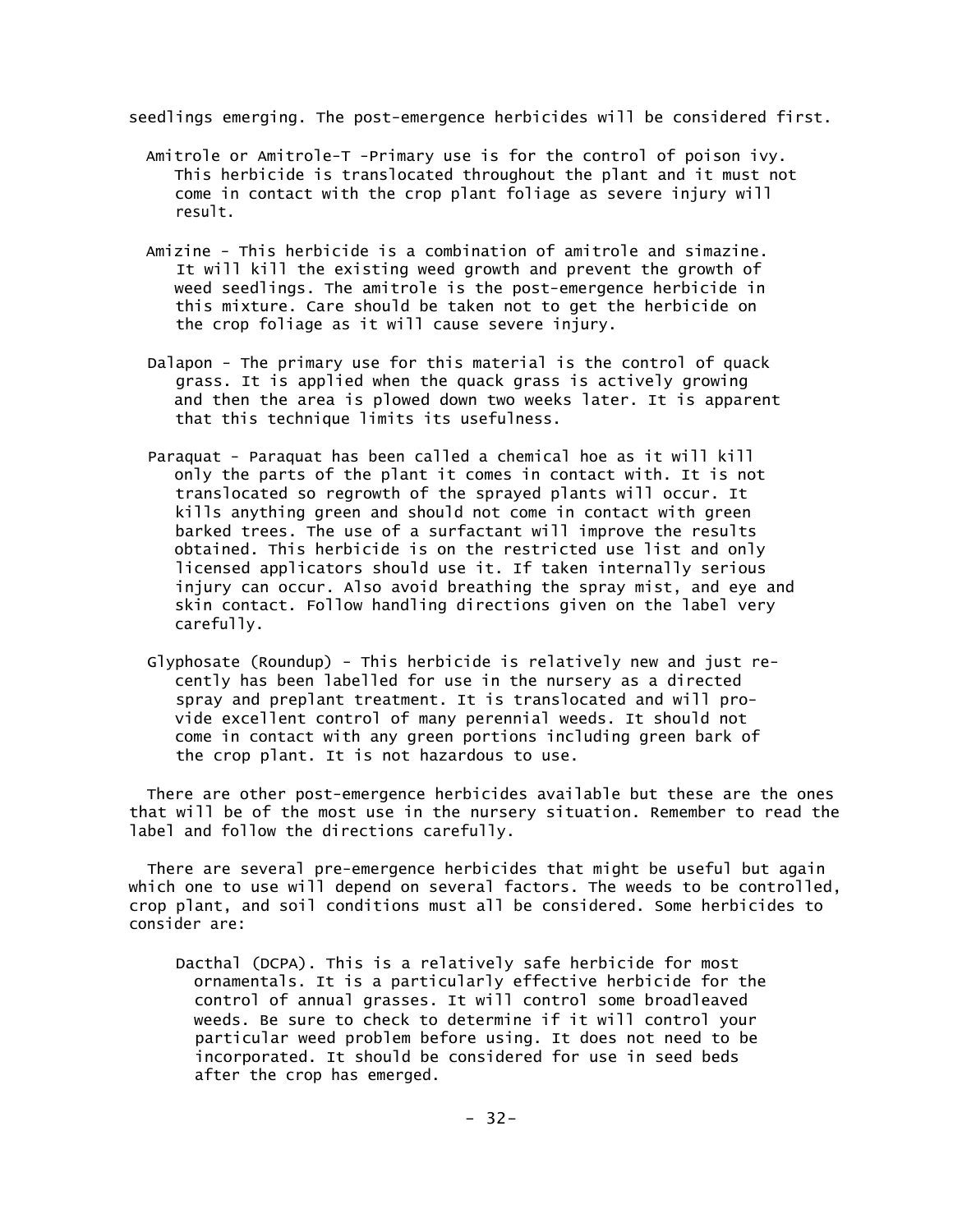- Casoron(Dichlobenil) This herbicide will control a wide spectrum of weeds but probably cannot be used safely in seed beds. It is volatile and should be incorporated probably anytime of the year it is used. It will injury certain conifers such as the firs and hemlocks. Probably this herbicide would find only limited use in most forest nursery situations.
- Enide (Diphenamid) This is another annual grass herbicide that will control some but not all annual broadleaved weeds. It does not need to be incorporated unless no rain occurs within two weeks after application. It should be considered for use in seed beds after the crop has emerged.
- Lasso (Alachlor) This herbicide was recently labelled for limited use in the nursery. It is primarily an annual grass herbicide but will control species of broadleaf weeds. It could be considered for use in seed beds but probably the granular formulation would be safer than the EC. It does not need to be incorporated.
- Princep (Simazine) This herbicide will control a wide spectrum of weeds for one season but even at reduced rates probably should not be used in seed beds. Its main use will be for the control of weeds in established plantings. It does not need to be incorporated. It can be tank mixed with Paraquat or Roundup but the precautions for use of Paraquat or Roundup must be followed.
- Surflan(Oryzalin) This herbicide is another that recently received a label for use on nursery crops. It will control annual grasses and several broadleaf weeds and will last throughout a growing season. It does not need to be incorporated. It may cause severe injury in the seed bed, so should be used there with caution.
- Ronstar (Oxadiazon) Another of the newly labelled herbicides that is effective in control of annual grasses and some broadleaf weeds. It should be incorporated with irrigation or applied immediately before a rain. It might be used in seed beds, but some injury on some species has been observed. Use in beds only as a trial basis.
- Treflan (Trifluralin) This herbicide is labelled for use on many woody species. It should be incorporated for best results either mechanically or with irrigation. This herbicide will control primarily annual grasses and some broadleaf weeds. It should be considered for use in the seed bed.

Before selecting the herbicide make certain the herbicide will control the weed species that is causing the problem and that the herbicide will not injure the crop. Read the label carefully and follow the directions carefully.

Safety with Herbicides

When using any herbicide for the first time always use it on a trial basis. Do not make a 40 acre trial. Check for effectiveness in weed control as well